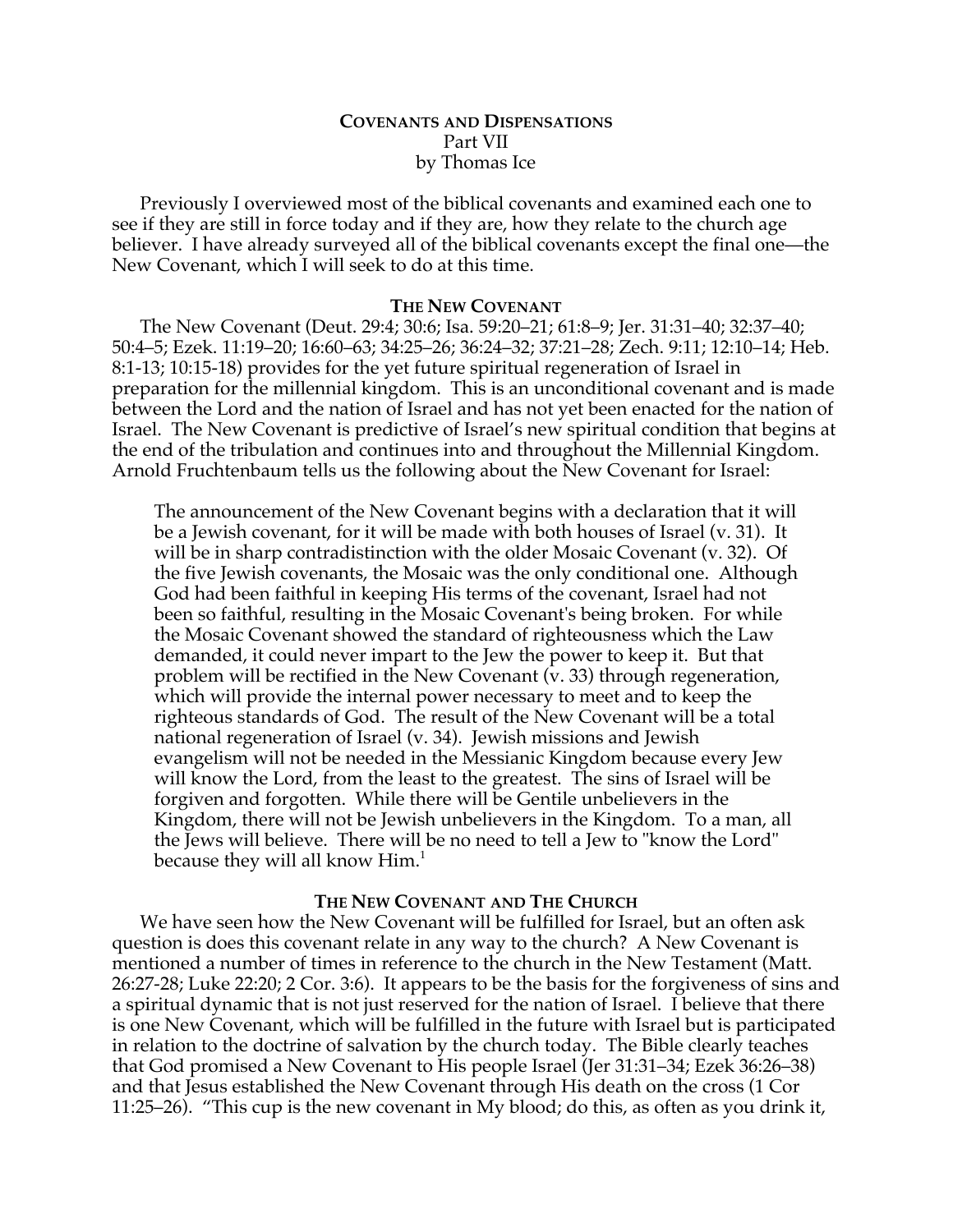in remembrance of Me" (1 Cor. 11:25). The inclusion of the Gentiles is substantiated by Jesus' statement in Matthew 26 enlarging the scope of the New Covenant when He says, "This is My blood of the covenant, which is poured out for many for forgiveness of sins" (Matt. 26:28). Luke records a similar statement when Jesus says, "This cup which is poured out for you is the new covenant in My blood" (Luke 22:20).

Paul contrasted two covenants in 2 Corinthians 3:6–18. The first was the old Mosaic Covenant, while the second is the New Covenant. Under the old there are the tablets of stone, the letter, a ministry of death, and fading glory. Under the new there are tablets of flesh (human hearts), the Spirit, a ministry of life, and surpassing glory. The first has passed away. The second is now reigning. Paul is a minister of this New Covenant, as the passage says, "who also made us adequate as servants of a new covenant" (2 Cor. 3:6). So it appears that in some way the New Covenant applies to the current church age, even though none of the specific prophecies relating to Israel appear to have been fulfilled under the New Testament application of the New Covenant to the church age. We see in Scripture that the Church has not replaced literal Israel in its relationship to the New Covenant, and the New Covenant is not being fulfilled totally in the Church today.

#### **HOW THE NEW COVENANT APPLIES TO THE CHURCH**

A key to understanding what Scripture teaches on this matter is to recognize that the Old Testament promise of the New Covenant contained both spiritual and material benefits. The church indeed is enjoying the spiritual benefits (e.g., regeneration and the indwelling Holy Spirit), but the church is not experiencing the material benefits, which remain unfulfilled and will remain unfulfilled until literal national Israel appropriates the New Covenant to experience both its spiritual and physical benefits at the end of the Tribulation and throughout the millennium. Paul says in Romans, "For if the Gentiles have shared in their spiritual things, they are indebted to minister to them also in material things" (Rom. 15:27). Rodney J. Decker has the following explanation of how the New Covenant applies to the church today:

The New Covenant, prophesied in the Old Testament to be made with Israel, was ratified at the Cross and implemented as a replacement of the Mosaic Covenant. It is presently the basis on which anyone relates to God and it governs the life of all believers. The church, though not a formal partner of the New Covenant, participates in the covenant both as a subject of its rule of life and as a recipient of promised Abrahamic Covenant blessings for Gentiles that have come through the Seed of Abraham, Jesus Christ.

This explanation does not demand that the church "fulfill" the covenant; that remains for national Israel in the future millennium. It does acknowledge that there is more involved in the New Covenant than could have been known simply from the Old Testament. This in no way changes the meaning of those passages, but does allow for God's doing more than He promised (though it will be no less than promised). The term "partial fulfillment" is not necessary. If fulfillment is used to describe the relationship of the covenant partners, then fulfillment in any respect should be viewed as future. "Participation" is a better term to describe the present aspects as it both avoids replacement concepts (the church replacing Israel in fulfilling the covenant) and also explains the partial nature of the obedience evident in the experience of the church. Even though the ministry of the Holy Spirit has